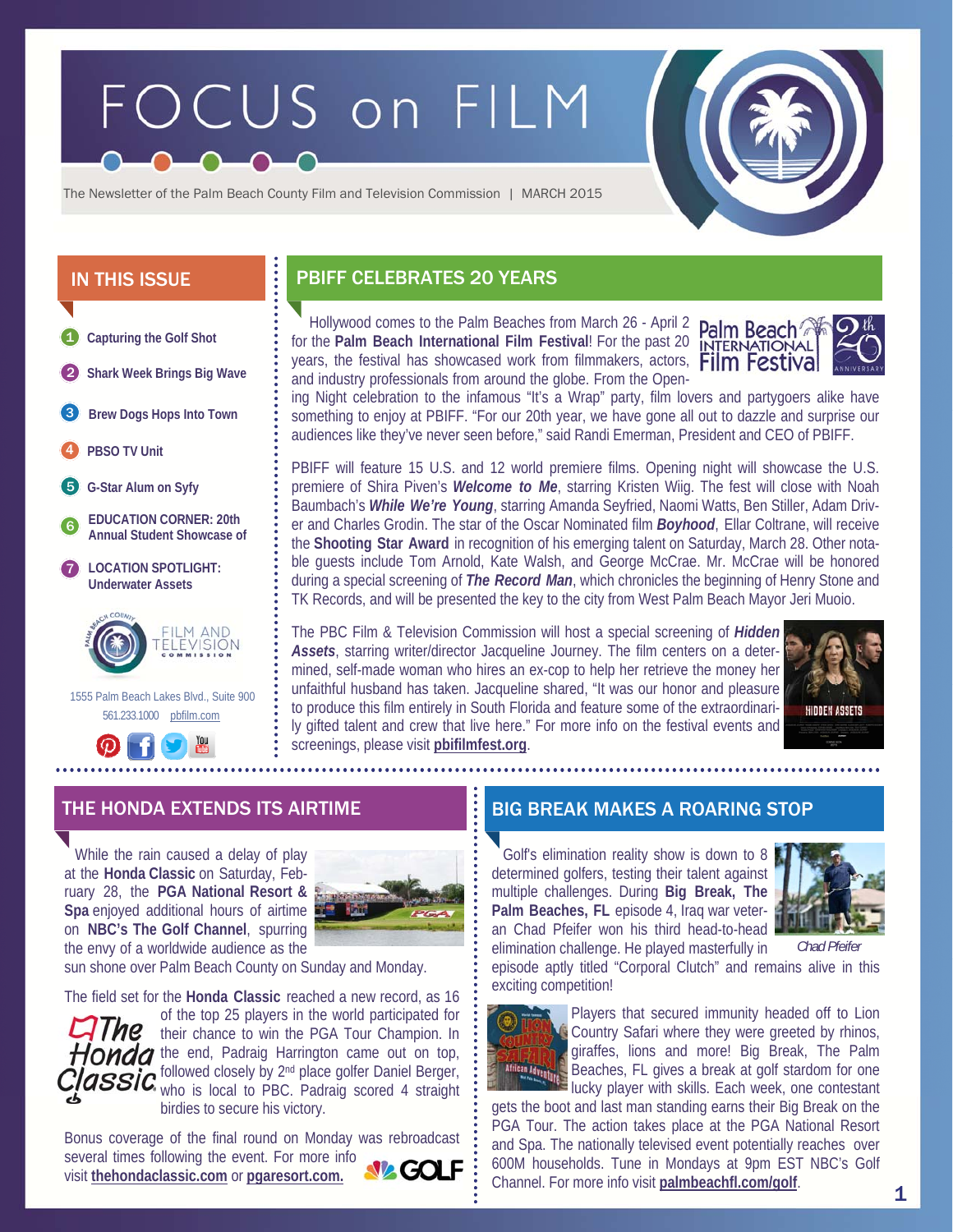# FOCUS ON FILM

**Film Florida** (FF) participated alongside **CII** statewide industry partners in a film, entertainment and digital media panel before the **House** 



**Finance and Tax Committee** on February 12. The panel included representatives from MNP, the MPAA, the Entertainment Software Association, IDEAS and NBCUniversal. Presentations were made on recent studies pertaining to Florida's Entertainment Investment program. The combined panel of experts did a great job of sharing information that supports the benefits of our program on Florida's economy and workforce. "The Film & TV industry is a job creator, for every one person that you see on the big or small screen, there are at least 10 people behind them," said Film Florida President Michelle Hillery. Make plans to join Film Florida for **Rally in Tally** on **March 11** and walk the halls of the Capitol Building to ask legislators for their support of the entertainment production industry. For more information, please visit **filmflorida.org**.

# DISCOVERY CHANNEL IN THE PALM BEACHES

 Recently **Big Wave Productions** based out of the U.K, made a stop in The Palm Beaches to film a program for **Discovery Channel's Shark Week 2015**. Big Wave has been producing award-winning science, nature and history documentaries for over 15 years. The show explores different types of sharks, including Great Whites.

Executive Producer Sarah Cunliffe says, "We love working in Palm Beach. There are so many skilled people in the area – it makes our lives easier with so much talent and expertise around." Big Wave completed their first shoot of several



shots in the county. The annual TV chomp-fest on **Discover Channel Shark Week** kicks off July 5th 2015. It will entertain and inform viewers while continuing to draw attention to the plight of sharks and the rising threats they face around the world. For more information please visit **bigwavetv.com**.

## FILM FLORIDA FIGHTS FOR THE INDUSTRY **The INDUST RUNNIN' THRU WEST PALM BEACH**

**Barrett-Jackson, The World's Greatest Collector Car Auctions,TM** rides into town with style from April 17-19, 2015 at the **South Florida Fairgrounds** in **West Palm Beach**.

Thousands of spectators and collectors are expected to participate in the world-class automotive lifestyle event and witness hundreds of classics, exotics, muscle cars, hot rods,



contemporary collectibles and more, as they cross the auction block at "No Reserve" which means all cars will be sold during this auction. Recently the infamous auction shattered world records with the highest-grossing automobilia auction in history during its Scottsdale auction and big expectations are set for the upcoming event in The Palm Beaches.

Barrett-Jackson is now accepting consignments for **West Palm Beach**. For more info visit **Barrett-Jackson.com**.

#### ST PATRICKS DAY DOCUMENTARY

 Lots of green will splash across Delray Beach for the 47th annual **Delray Beach St. Patricks Day Parade.** March 14th, 2015, music, dances, marching pipe and drums bands from around the world, arts and craft vendors, great food and plenty of libations will line the streets. Participants can also enjoy the showing of a documentary film at the **Crest Theatre** in **Delray Beach** on March 12th. It is a



documentary on the 50 years of FDNY's - Pipes and Drums band. They are the very first fire service bagpipe band in the United States. For more info visit **stpatrickparade.com**.

#### CUSTOMIZE YOUR OWN NETWORK AT BYL NETWORK



**BYL** stands for Better Your Life and is a multi-channel webcast network on a mission to educate, entertain and better the lives of consumers. Operating out of **Boca Raton**, the network features 24-hour live broadcast stream of 30 minute, weekly programs across six channels. "This revolutionary broadcast management system was built to connect and communicate in a



streamlined fashion," said Mr. Jordan Aloof, CEO of BYL Network. Recently they launched 2 new shows, one on the Women's Channel called *Shrink Wrap* and the other on their Home & Travel Channel called *Beyond The Beach*. New programming is updated every Monday morning at 8:00AM/EST. For more information visit **bylnetwork.com**.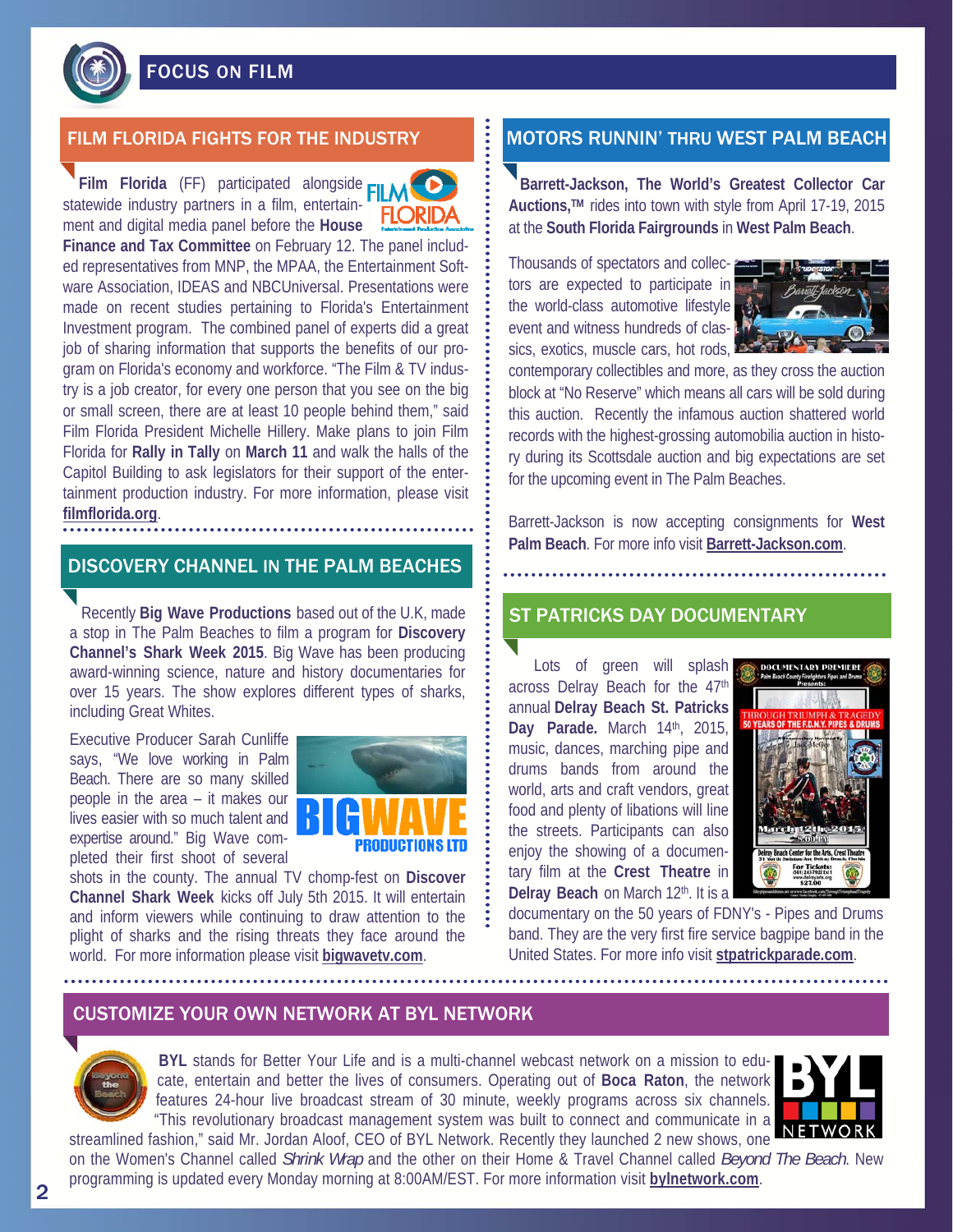# FOCUS ON FILM



### BREW DOGS HOPS THRU THE PALM BEACHES **PRIMIPS BEACH PRODUCTION MOBILE UNIT**

**Esquire's** national hit TV series **Brew Dogs** visited P*a*lm Beach County to film an episode highlighting South Florida's best breweries, celebrating distinctive craft beers and locally-inspired creations.



**VETWORK** 

The episode features Boynton Beach's **Due South Brewing**, Delray Beach's **Saltwater Brewery**, and Boca Raton/Oakland Park's **Funky Buddha**. These gems are a hit amongst locals and travelers and the show is sure to bring more business through the doors of these unique establishments. Saltwater Brewery co-owner Chris Gove shared, "We are really excited that South Florida's craft beer scene is being noticed by the nation, and we feel lucky to be a part of that".



Brew Dogs was created by James Watt and Martin Dickie of the UK, and each season they visit American

beer towns to taste the local tap and enjoy the neighborhood personality. The new season of Brew Dogs premieres in April 2015 on Esquire TV. For more info visit **tv.esquire.com**.

#### GOLF SWINGS THRU BOCA RATON

During the 2015 **Allianz Championship**, Paul Goydos took home the trophy with a birdie on his 54<sup>th</sup> hole for a final-round 3under 69 and a one-stroke victory over Gene Sauers. The 54 hole competition with a purse of \$1.7 million was broadcast to a national and international audience on **The Golf Channel**. The total media value for hosting the 2015 Allianz Championship is estimated to be over 880 million impressions.



For the past nine years, the **Allianz Championship** has become a winter tradition in **Boca Raton**. The first full-field Champions Tour event of the season made an impressive impact on the landscape of sports in the area. Tournament Director Ryan Dillon said, "This is a rare chance for local amateurs and professionals to catch lightning in a bot-

*Paul Goydos* 

tle and test their mettle against the most serious golfers in the area". For more info visit **allianzchampionship.com**.



The Video Unit at the **Palm Beach County Sheriff's Office** began in 1999, pioneered by Unit Manager Kevin Bair. Today the unit has a fully equipped HD editing and duplication suite and PBSO's signature

Multi-Media Vehicle (MMV). The MMV is a state of the art live production truck, capable of HD multi-camera video.

The truck can handle up to eight switched cameras, graphic overlays, and live streaming. Focusing on events, training, and human interest production, the Video Unit has seen its biggest growth under



Sheriff Ric Bradshaw. The operation has become essential to maintain a social media presence, producing hundreds of YouTube videos. The Unit has also won over two dozen video awards, including two **Emmys**. For more info visit youtube.com/ user/PBCountySheriff.

#### WOMEN IN FILM HEADS SOUTH

 Women in Film & Television International (WIFTI), a global network of over 10,000 members and 40 individual chapters, has included Florida division (WIFT- FL FL) for over 25 years. In 2014, WIFT-FL's Board of Directors unanimously voted to expand the presence of the Orlandobased non-profit organization throughout the state. Four new branches of WIFT-FL have launched including **South Florida**, Jacksonville, Tampa Bay and Daytona Beach.

The Board is confident these additional branches will bring new energy and professional opportunities for all members. Christy Tricoli, PBC Film & Television Commission's Production Director and Co-Chair of WIFT-FL's South Florida branch, looks forward to hosting the first PBC-based event this month. The primary focus is to encourage FL industry professionals to get involved with the Florida chapter. Join WIFT-FL at 5PM on



March 17 at the **Palm Beach Photographic Centre** and enjoy appetizers, beverages and a tour of National Geographic's "Women of Vision" exhibit. For more info visit **womeninfilmfl.org**.

#### G-STAR ALUM FACES OFF ON SYFY

**Syfy's** hit competition series **Face Off**, G-Star graduate **Emily Serpico** remains a fierce competitor. She advanced



onto the next episode of the Syfy Channel's horror/monster makeup contest show that pits the best special effects makeup artists in the industry against one another and offers them exposure to some of the most talented and sought after industry professionals! Emily, the youngest competitor in the series history continues to blow away the competition winning the episode 4 Tim



Burton Challenge! Emily is currently investigating the possibility of conducting her own Special Effects Make Up Camp at G-Star this summer. Watch Tuesdays 9pm on **Syfy**. For more information please visit **syfy.com**. *Emily Serpico*